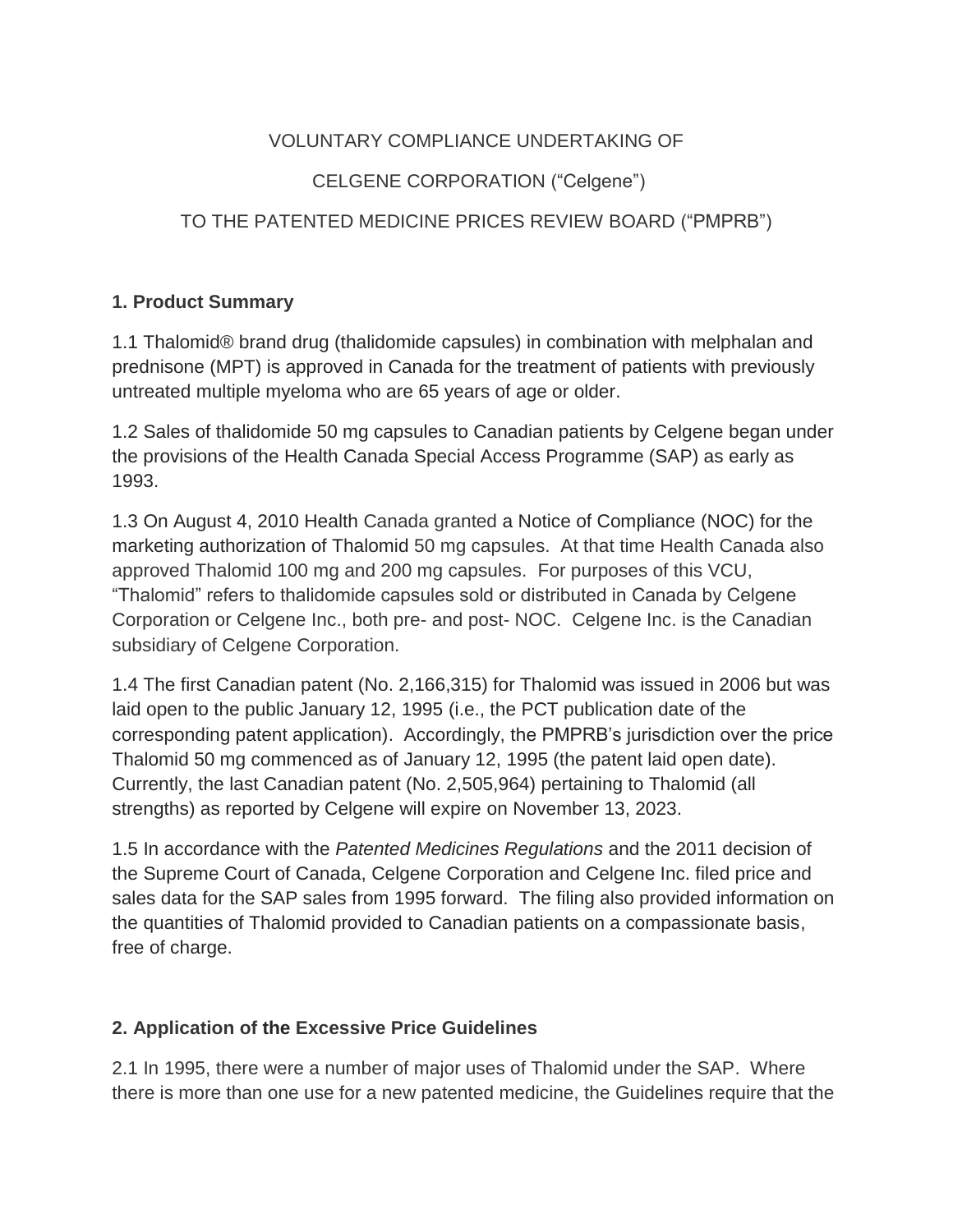primary use be determined. Based on the availability of randomized trials in aphthous and genital ulcers in recalcitrant patients, as well as in patients with HIV for which orogenital ulcerations represents significant morbidity, the Human Drug Advisory Panel (HDAP) recommended aphthous ulcers as the primary use of Thalomid. The HDAP did not identify any comparators. As a new medicine in 1995, the introductory price of Thalomid 50 mg was considered to be within the Board's Guidelines. At the time, it was not possible to conduct a therapeutic class comparison test (no comparators) nor were there any publicly available prices with which to conduct an international price comparison test.

2.2 For purposes of the PMPRB jurisdiction, Thalomid was provided to Canadian patients through SAP from 1995 to 2010. Over the SAP period, the majority of Thalomid capsules were distributed free of charge. However, for the 50 mg capsules that were sold to patients during the SAP period, the average transaction price exceeded the Guidelines because the average transaction price increased by more than the change in the Consumer Price Index (CPI) over the same period, triggering the PMPRB investigation criteria.

2.3 Following the issuance of the NOC in 2010, because the indication approved by Health Canada for Thalomid was different than the indication for which the price was reviewed in 1995, the HDAP reviewed Thalomid in 2010. The HDAP classified Thalomid 50 mg as a medicine offering "slight/no improvement" when compared to Velcade and identified Velcade as a comparable medicine for purposes of conducting a therapeutic class comparison (TCC) test.

2.4 The post-NOC price of \$31.3500 per 50 mg capsule was reviewed with reference to the TCC test as well as the international price comparison (IPC) test and was considered to be within the Guidelines.

2.5 Thalomid 100 mg and 200 mg began to be sold in the first half of 2011; the prices of \$62.7000 and \$125.4000, respectively, were within the Guidelines.

### **3. Position of the Patentee**

3.1 This Voluntary Compliance Undertaking (VCU) constitutes no admission by Celgene that the price of Thalomid 50 mg was excessive for purposes of the *Patent Act.* 

### **4. Terms of the Voluntary Compliance Undertaking**

4.1 In order to comply with the Guidelines, Celgene Corporation undertakes as follows: